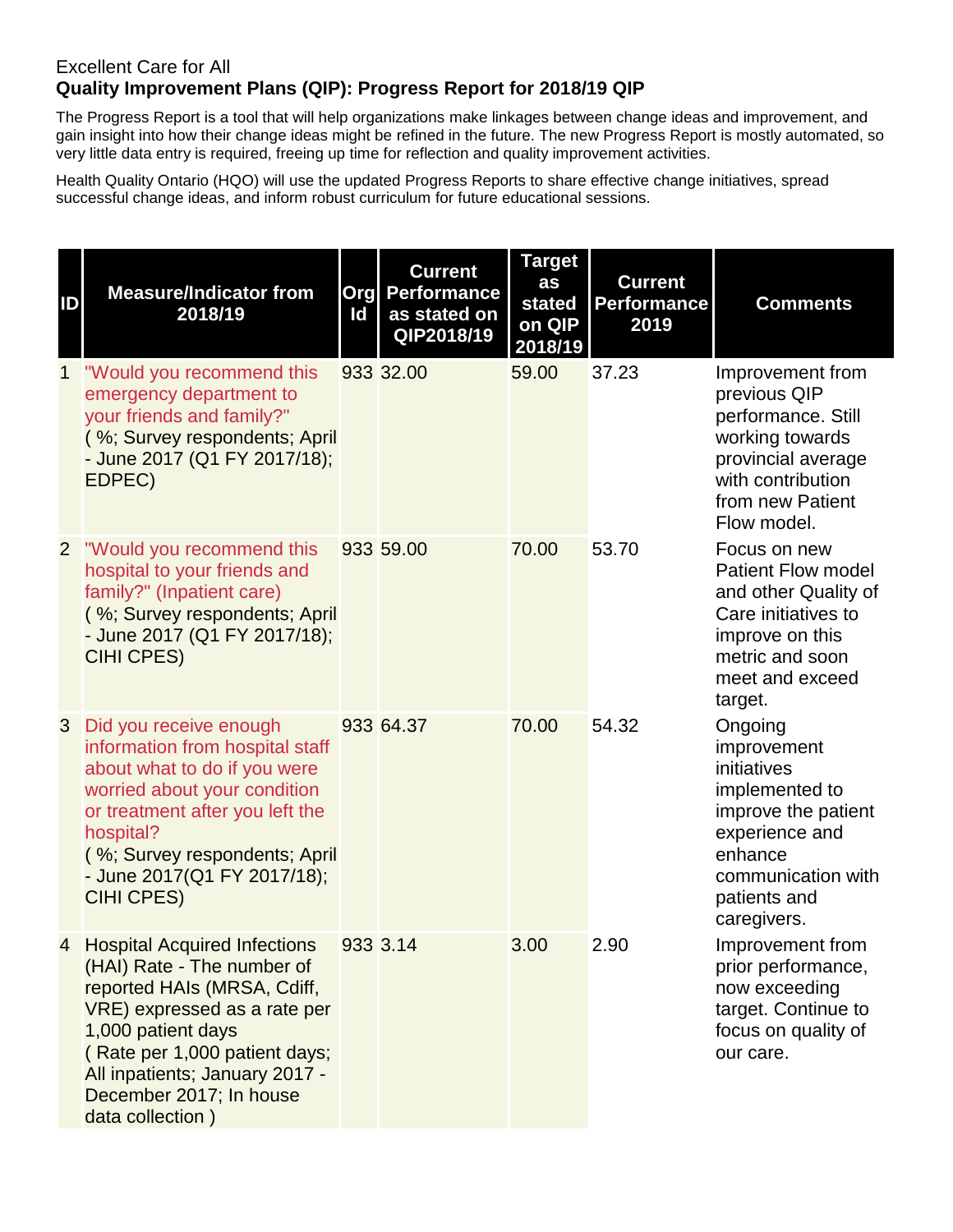| 5            | <b>Hospital Standardized</b><br><b>Mortality Ratio (HSMR)</b><br>(Ratio (No unit); All patients;<br>CY2017 to Oct; Your Health<br>System website)                                                                                                                                                                                                                  | 933 99.00 | 91.00 | 93.00  | <b>HSMR</b> remains an<br>important indicator<br>for WRH and the<br><b>Medical Quality</b><br>Assurance<br>Committee (the<br>quality sub<br>committee of the<br><b>Medical Advisory</b><br>Committee) |
|--------------|--------------------------------------------------------------------------------------------------------------------------------------------------------------------------------------------------------------------------------------------------------------------------------------------------------------------------------------------------------------------|-----------|-------|--------|-------------------------------------------------------------------------------------------------------------------------------------------------------------------------------------------------------|
| 6            | <b>Medication reconciliation at</b><br>admission: The total number<br>of patients with medications<br>reconciled as a proportion of<br>the total number of patients<br>admitted to the hospital<br>(Rate per total number of<br>admitted patients; Hospital<br>admitted patients; October -<br>December (Q3) 2017;<br>Hospital collected data)                     | 933 76.82 | 82.00 | 82.51  | Ongoing<br>improvement<br>initiatives dedicated<br>to improving<br>medication<br>reconciliation at<br>admission                                                                                       |
| $\mathbf{7}$ | Medication reconciliation at<br>discharge: Total number of<br>discharged patients for whom<br>a Best Possible Medication<br>Discharge Plan was created<br>as a proportion the total<br>number of patients<br>discharged.<br>(Rate per total number of<br>discharged patients;<br>Discharged patients; October<br>- December (Q3) 2017;<br>Hospital collected data) | 933 56.02 | 59.00 | 57.87  | Ongoing<br>improvement<br>initiatives dedicated<br>to improving<br>medication<br>reconciliation at<br>discharge                                                                                       |
| 8            | Number of workplace violence 933 CB<br>incidents reported by hospital<br>workers (as by defined by<br>OHSA) within a 12 month<br>period.<br>(Count; Worker; January -<br>December 2017; Local data<br>collection)                                                                                                                                                  |           | CB    | 256.00 | Focus on creating a<br>culture of safety<br>through e-learn<br>program, Safe<br>Workplace program<br>bundles, new code<br>white training &<br>100% follow up of<br>incidents reported.                |
| 9            | <b>Patient Falls With Injury Rate</b><br>(Rate per 1,000 patient days;<br>All acute patients; January<br>2017 - December 2017; In<br>house data collection)                                                                                                                                                                                                        | 933 0.04  | 0.04  | 0.04   | <b>Consistent YOY</b><br>performance meeting<br>aggressive target.<br>Continued focus on<br>our Quality of Care.                                                                                      |
|              | 10 Percent of palliative care<br>patients discharged from                                                                                                                                                                                                                                                                                                          | 933 81.14 | 85.10 | 85.88  | Continued<br>collaboration with                                                                                                                                                                       |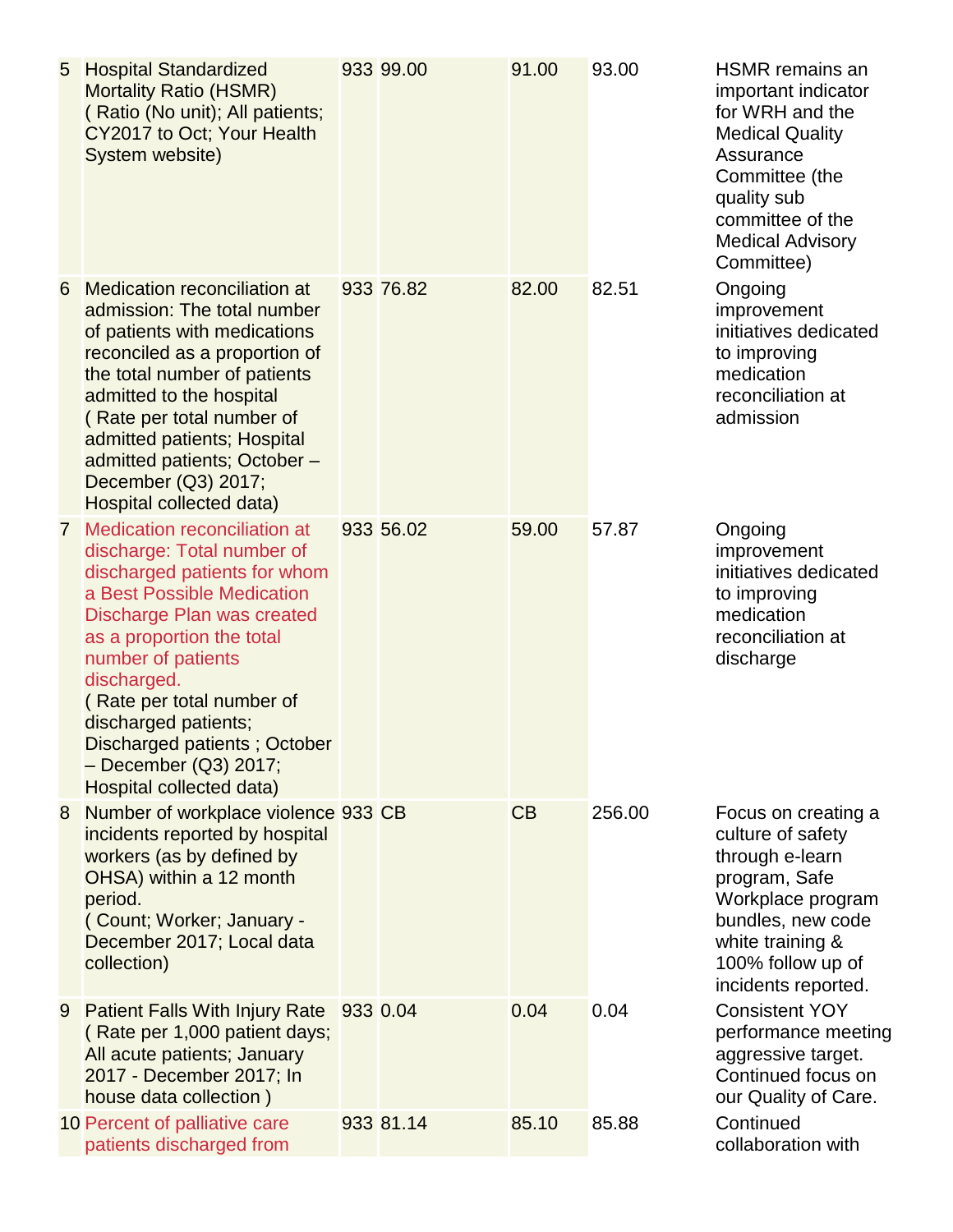| hospital with the discharge<br>status "Home with Support".<br>(%; Discharged patients;<br>April 2016 - March 2017; CIHI<br>DAD)                                                                                                                                                                                                                                            |           |        |       | LHIN (CCAC) to<br>support palliative<br>care patients in the<br>community |
|----------------------------------------------------------------------------------------------------------------------------------------------------------------------------------------------------------------------------------------------------------------------------------------------------------------------------------------------------------------------------|-----------|--------|-------|---------------------------------------------------------------------------|
| 11 Rate of psychiatric (mental<br>health and addiction)<br>discharges that are followed<br>within 30 days by another<br>mental health and addiction<br>admission<br>(Rate per 100 discharges;<br>Discharged patients with<br>mental health & addiction;<br>January - December 2016;<br><b>CIHI DAD, CIHI</b><br><b>OHMRS, MOHTLC RPDB)</b>                                 | 933 11.23 | 10.70  | 14.49 | Ongoing<br>improvement<br>initiatives remain a<br>priority for WRH        |
| 12 Risk-adjusted 30-day all-<br>cause readmission rate for<br>patients with CHF (QBP<br>cohort)<br>(Rate; CHF QBP Cohort;<br>January - December 2016;<br><b>CIHI DAD)</b>                                                                                                                                                                                                  | 933 22.95 | 21.20  | 24.99 | Ongoing<br>improvement<br>initiatives remain a<br>priority for WRH        |
| 13 Risk-adjusted 30-day all-<br>cause readmission rate for<br>patients with COPD (QBP<br>cohort)<br>(Rate; COPD QBP Cohort;<br>January - December 2016;<br><b>CIHI DAD)</b>                                                                                                                                                                                                | 933 20.71 | 19.90  | 19.28 | Ongoing<br>improvement<br>initiatives remain a<br>priority for WRH        |
| 14 Risk-adjusted 30-day all-<br>cause readmission rate for<br>patients with stroke (QBP<br>cohort)<br>(Rate; Stroke QBP Cohort;<br>January - December 2016;<br><b>CIHI DAD)</b>                                                                                                                                                                                            | 933 9.25  | 8.50   | 9.20  | Ongoing<br>improvement<br>initiatives remain a<br>priority for WRH        |
| 15 Surgical Safety Checklist:<br>Number of times all three<br>phases of the surgical safety<br>checklist were performed<br>('briefing', 'timeout' and<br>'debriefing') during the<br>reporting period, divided by<br>the total number of surgeries<br>performed in the reporting<br>period, multiplied by 100<br>Exclusions are minor surgical<br>procedures that are done | 933 99.95 | 100.00 | 99.96 | Ongoing<br>improvement<br>initiatives remain a<br>priority for WRH        |